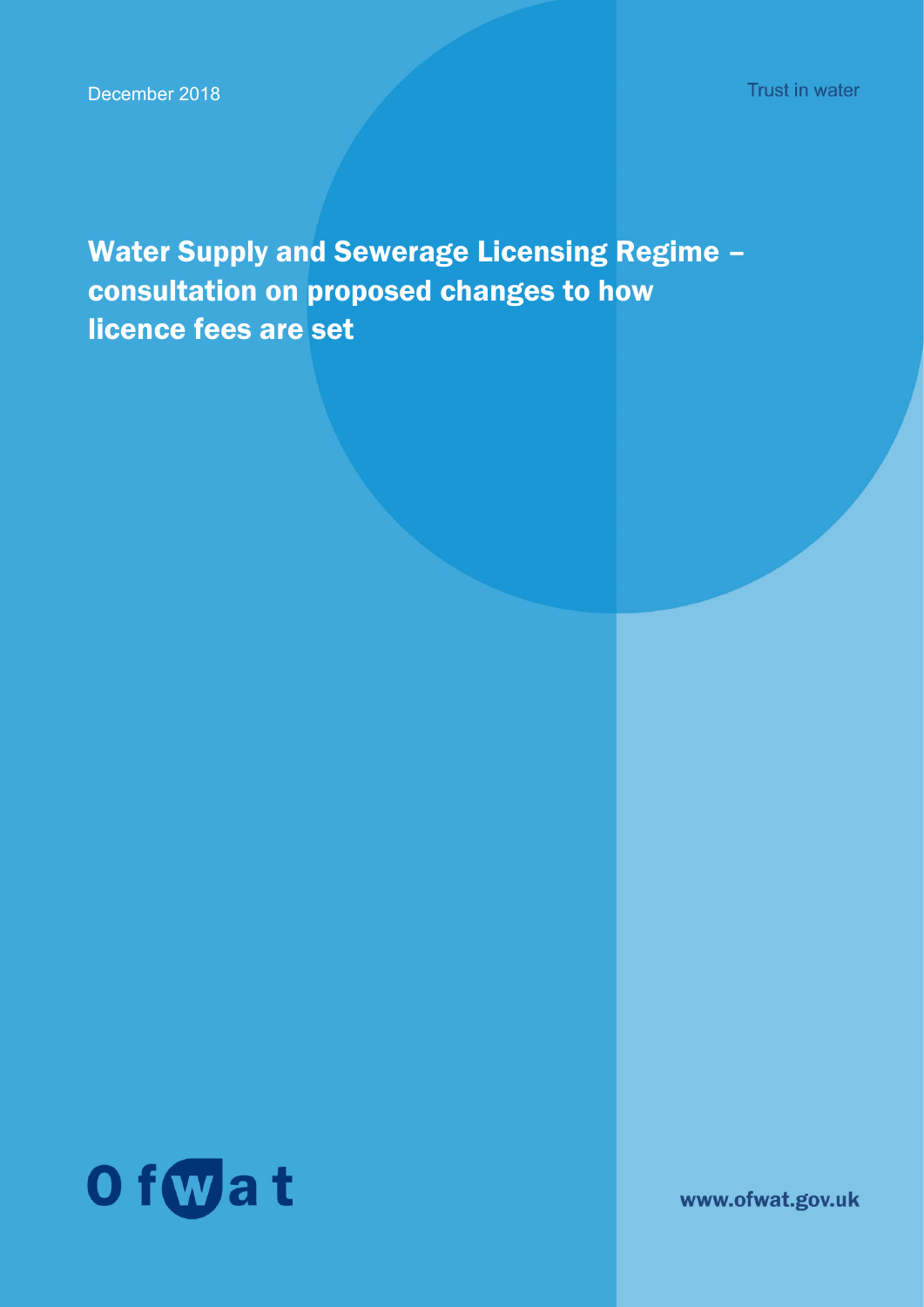## About this document

This document sets out our proposed changes to how we will set licence fees for water supply and/or sewerage licensees and water and/or sewerage undertakers in the future. We plan to build on the approach we used to set licence fees for the current financial year.

We also set out the current estimate of our, and the Consumer Council for Water's (CCWater), total costs in relation to the water supply and sewerage licensing regime in 2019-20.

We are seeking the views of all interested parties and welcome responses to this consultation by 21 January 2019.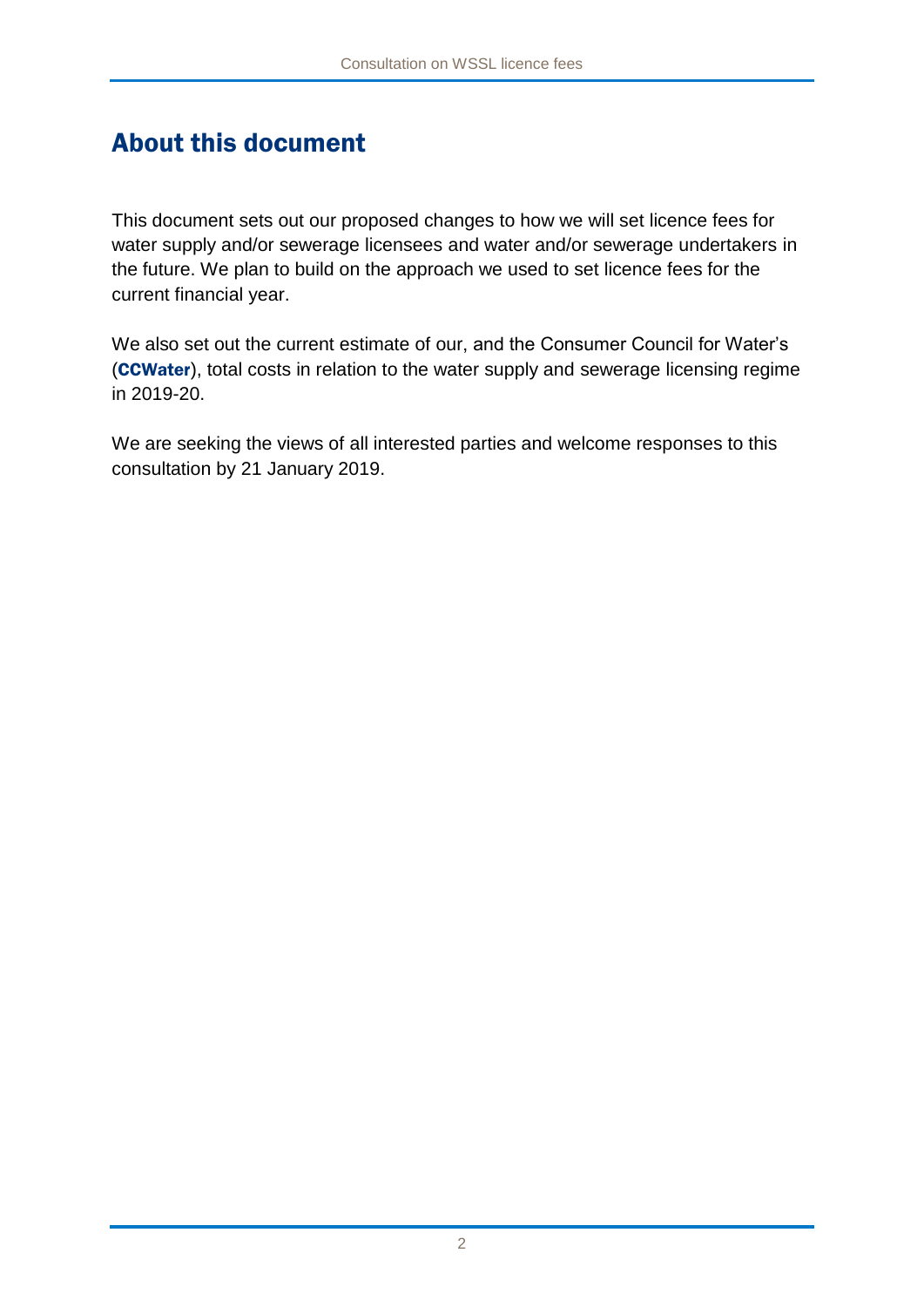# **Contents**

| 4<br>Responding to this consultation |                                                                                                 |                 |  |  |
|--------------------------------------|-------------------------------------------------------------------------------------------------|-----------------|--|--|
| 1.                                   | Background                                                                                      | 5               |  |  |
| 2.                                   | Proposed change 1 - Issuing fees to licensees limited to self-supply                            | 8               |  |  |
| 3.                                   | Proposed change 2 – CCWater's fee split between WSSL licensees and<br>appointed water companies | 12 <sup>°</sup> |  |  |
| 4.                                   | Appointed water companies that have not exited the non-household retail market                  | 15 <sub>1</sub> |  |  |
| 5.                                   | Estimating costs in relation to the water supply and sewerage licensing regime<br>for 2019-20   | 16              |  |  |
| 6.                                   | Next steps                                                                                      | 18              |  |  |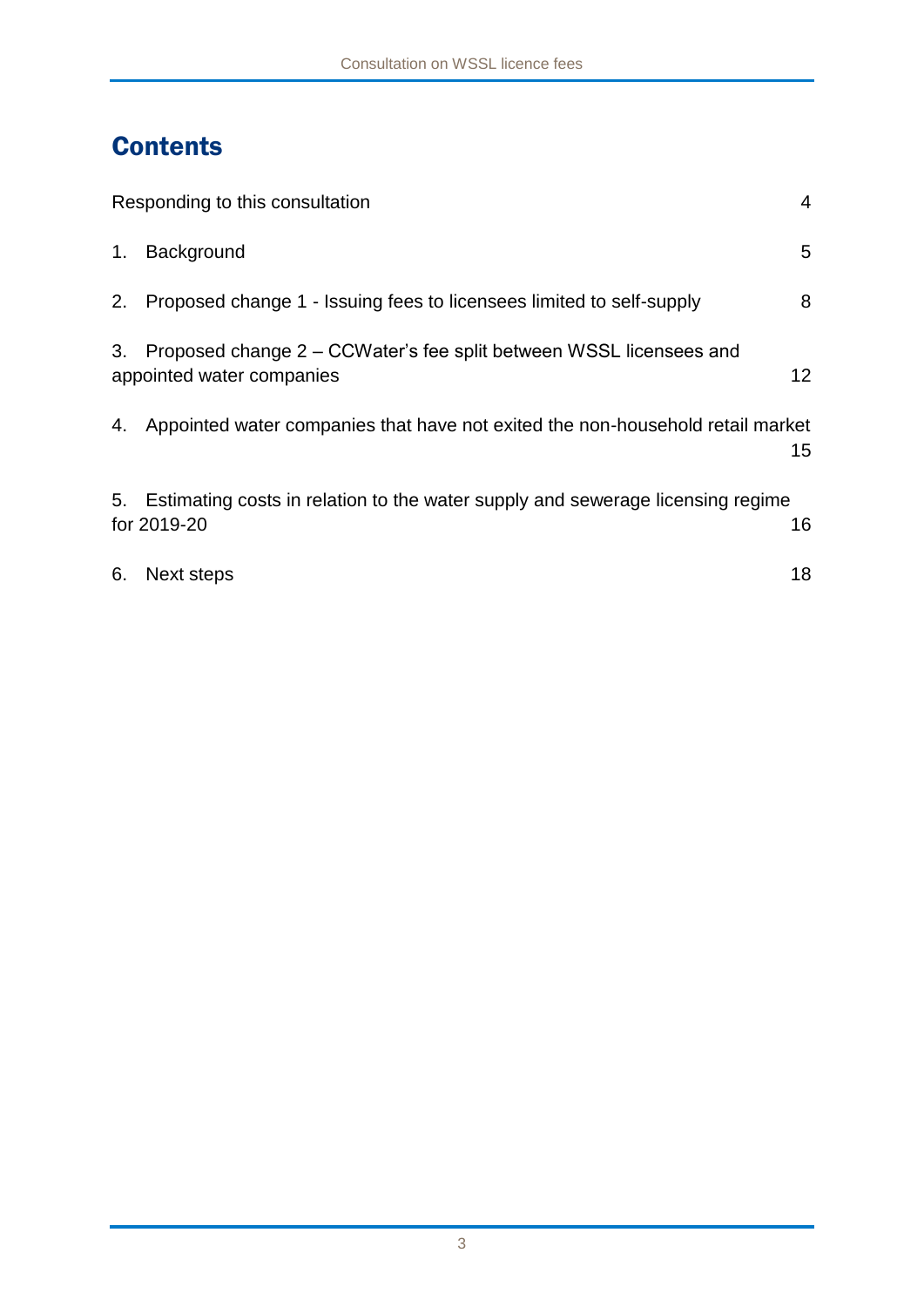## Responding to this consultation

We welcome your responses to this consultation by 21 January 2019. We would particularly welcome your views in response to the questions we have set out in the relevant sections of this document. In submitting your response, please identify which question number(s) your comments are in response to.

Please make sure that you clearly list any additional comments separately.

You can email your response to [licensing@ofwat.gsi.gov.uk.](mailto:licensing@ofwat.gsi.gov.uk) You can also submit your response by post to:

Laura Clougher **Ofwat** Centre City Tower 7 Hill Street Birmingham, B5 4UA

Please also send any comments about CCWater's process and estimated costs directly to CCWater at [marketreform@ccwater.org.uk](mailto:marketreform@ccwater.org.uk)

Information provided in response to this consultation, including personal information, may be published or disclosed in accordance with access to information legislation – primarily the Freedom of Information Act 2000 (FoIA), the Environmental Information Regulations 2004 and, where relevant, data protection legislation.

If you would like the information you have provided to be treated as confidential, please be aware that, under the FoIA, there is a statutory 'Code of Practice' with which public authorities must comply and which deals, among other things, with obligations of confidence. In view of this, it would be helpful if you could explain to us why you regard the information you have provided to be confidential. If we receive a request for disclosure of that information we will take full account of your explanation, but we cannot give an assurance that we can maintain confidentiality in all circumstances. An automatic confidentiality disclaimer generated by your IT system or a blanket request for confidentiality will not, in itself, be regarded as binding on Ofwat.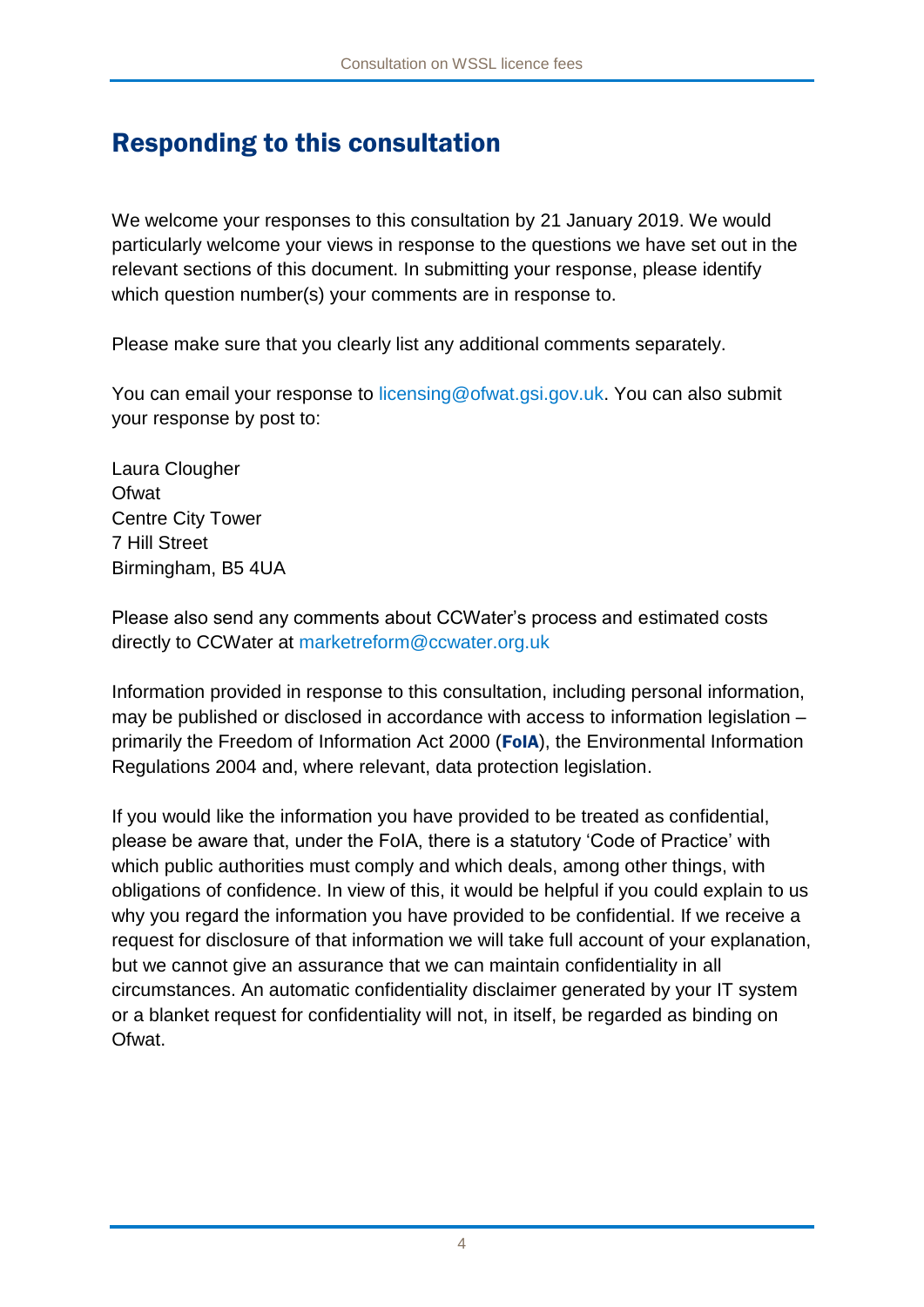## 1. Background

Water supply and/or sewerage licensees (WSSL licensees) and water and/or sewerage undertakers (appointed water companies) are required to pay annual licence fees in relation to the costs of the:

- Water Services Regulation Authority (Ofwat);
- Consumer Council for Water (CCWater); and
- Competition and Markets Authority (CMA).

This requirement is set out in Condition 9 (Licence fees) of Part A of the [standard](https://www.gov.uk/government/publications/water-supply-and-sewerage-licencing-regime-standard-licence-conditions)  [conditions of water supply and sewerage licences](https://www.gov.uk/government/publications/water-supply-and-sewerage-licencing-regime-standard-licence-conditions) for WSSL licensees and in Condition N (Fees) of their appointments (licences) for appointed water companies.

The costs of Ofwat and CCWater in relation to the business retail market are shared between WSSL licensees and appointed water companies.

We have previously set out<sup>1</sup> that our objectives for setting licence fees for WSSL licensees are to recover each WSSL licensee's share of the relevant costs whilst also:

- 1. Providing as much certainty and transparency as possible to WSSL licensees;
- 2. Ensuring the licence fee does not act as a barrier to new entrants joining the business retail market;
- 3. Ensuring there is no cross-subsidisation of the business retail market in England by Welsh customers;
- 4. Minimising complexity, cost and uncertainty; and
- 5. Putting in place a simple mechanism to reconcile actual and recovered costs at the end of the financial year for WSSL licensees.

Where costs need to be allocated between WSSL licensees, each WSSL licensee's fee (including any adjustment to take account of any under- or over-estimate of the costs in any earlier year) must be determined in accordance with general principles specified and published by Ofwat. The current general principles are set out in Part B of the Information notice 18/13 – [Licence fees for water companies and WSSL](https://www.ofwat.gov.uk/wp-content/uploads/2018/06/IN-1813-Licence-fees-for-water-companies-and-WSSL-licensees-final.pdf)  [licensees](https://www.ofwat.gov.uk/wp-content/uploads/2018/06/IN-1813-Licence-fees-for-water-companies-and-WSSL-licensees-final.pdf) published in June 2018. They are that:

<sup>1</sup> <sup>1</sup> We confirmed our objectives in the [Water Supply and Sewerage Licensing Regime: consultation on](https://www.ofwat.gov.uk/publication/wssl-licence-fee-consultation-summary-responses-conclusions/)  setting licence fees – [summary of consultation responses and next steps](https://www.ofwat.gov.uk/publication/wssl-licence-fee-consultation-summary-responses-conclusions/) (Ofwat, March 2017).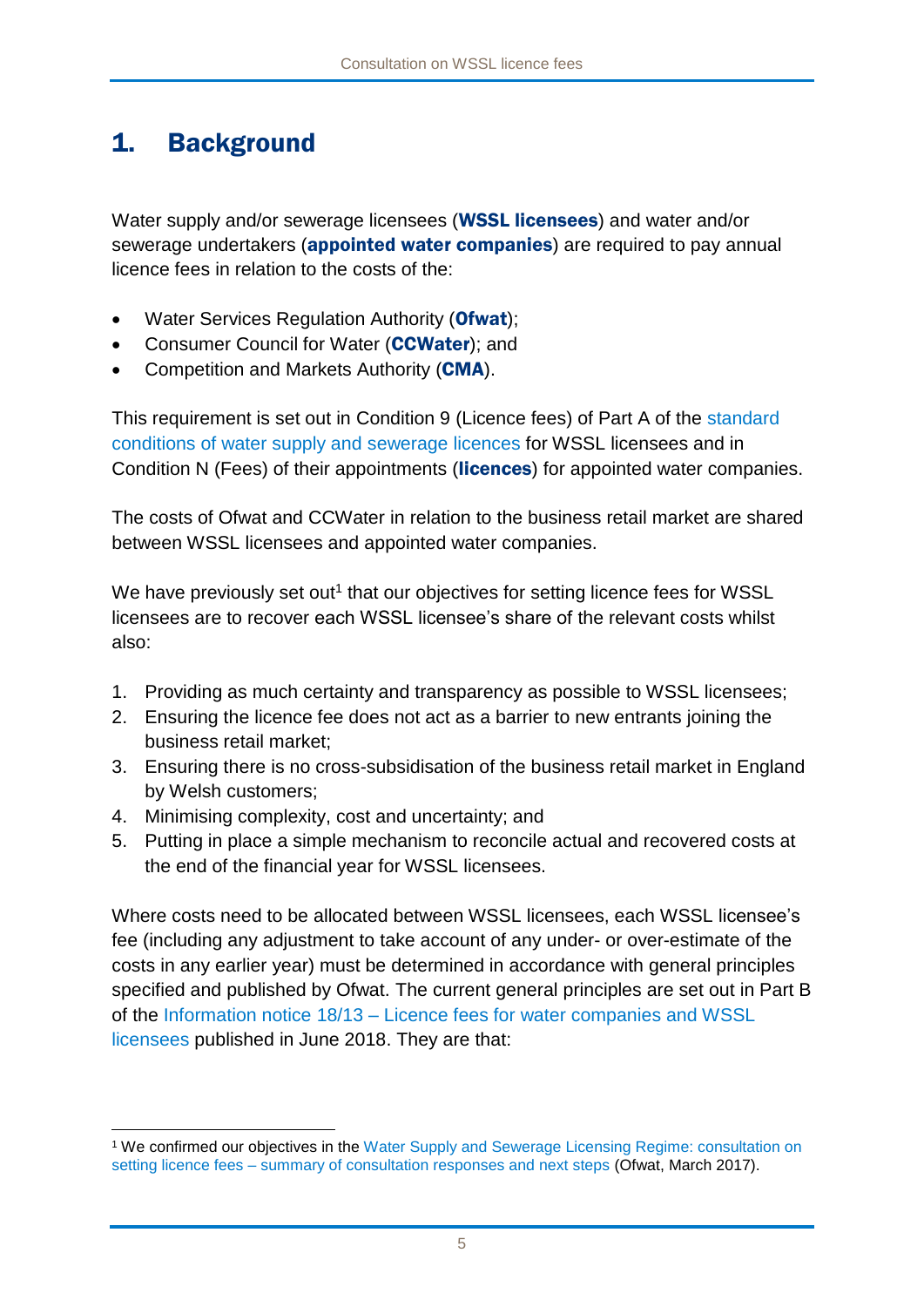- 1. Licence fees will be based on  $(i)$  a flat fee element per licence<sup>2</sup> and  $(ii)$  a variable element based on market share that will reflect the bulk of costs.
- 2. Costs in relation to the business retail market will be shared between WSSL licensees and appointed water companies.
- 3. WSSL licensees supplying eligible Welsh customers will be charged on the same basis as WSSL licensees operating in England.
- 4. Where a licence is granted during a financial year, no licence fee will be charged to that licensee until the next financial year. The first licence fee then payable by such licensees will reflect a share of any under-estimate of the costs for the previous year but will not be reduced to reflect any over-estimate.
- 5. There will be no refund of licence fees paid where a licence is revoked midyear.
- 6. Self-supply WSSL licensees<sup>3</sup> would not be charged a licence fee.
- 7. The CMA's costs in relation to any licence modification reference involving more than one WSSL licensee will be allocated on the basis of relative market share.

The allocation of costs between appointed water companies must be done in accordance with the method that has been disclosed to appointed water companies. The current method is set out in Part A of [Information notice 18/13 –](https://www.ofwat.gov.uk/wp-content/uploads/2018/06/IN-1813-Licence-fees-for-water-companies-and-WSSL-licensees-final.pdf) Licence fees for [water companies and WSSL licensees.](https://www.ofwat.gov.uk/wp-content/uploads/2018/06/IN-1813-Licence-fees-for-water-companies-and-WSSL-licensees-final.pdf)

This consultation sets out our proposed changes to the current approach to determining WSSL licensees' fees and to sharing the costs of CCWater in relation to the business retail market between WSSL licensees and appointed water companies.

Apart from the proposed changes on the sharing of the costs of CCWater in relation to the business retail market, we are not proposing any changes to how we currently determine licence fees for appointed water companies. However, we will also update the description of our method where appropriate to reflect the changes to Condition

<sup>&</sup>lt;sup>2</sup> Water supply licences and sewerage licences are counted separately because not every WSSL licensee holds both licences.

<sup>&</sup>lt;sup>3</sup> A WSSL licensee limited to self-supply (self-supply WSSL licensee) is one that can only supply water or provide sewerage services to its own premises or to the premises of associated persons.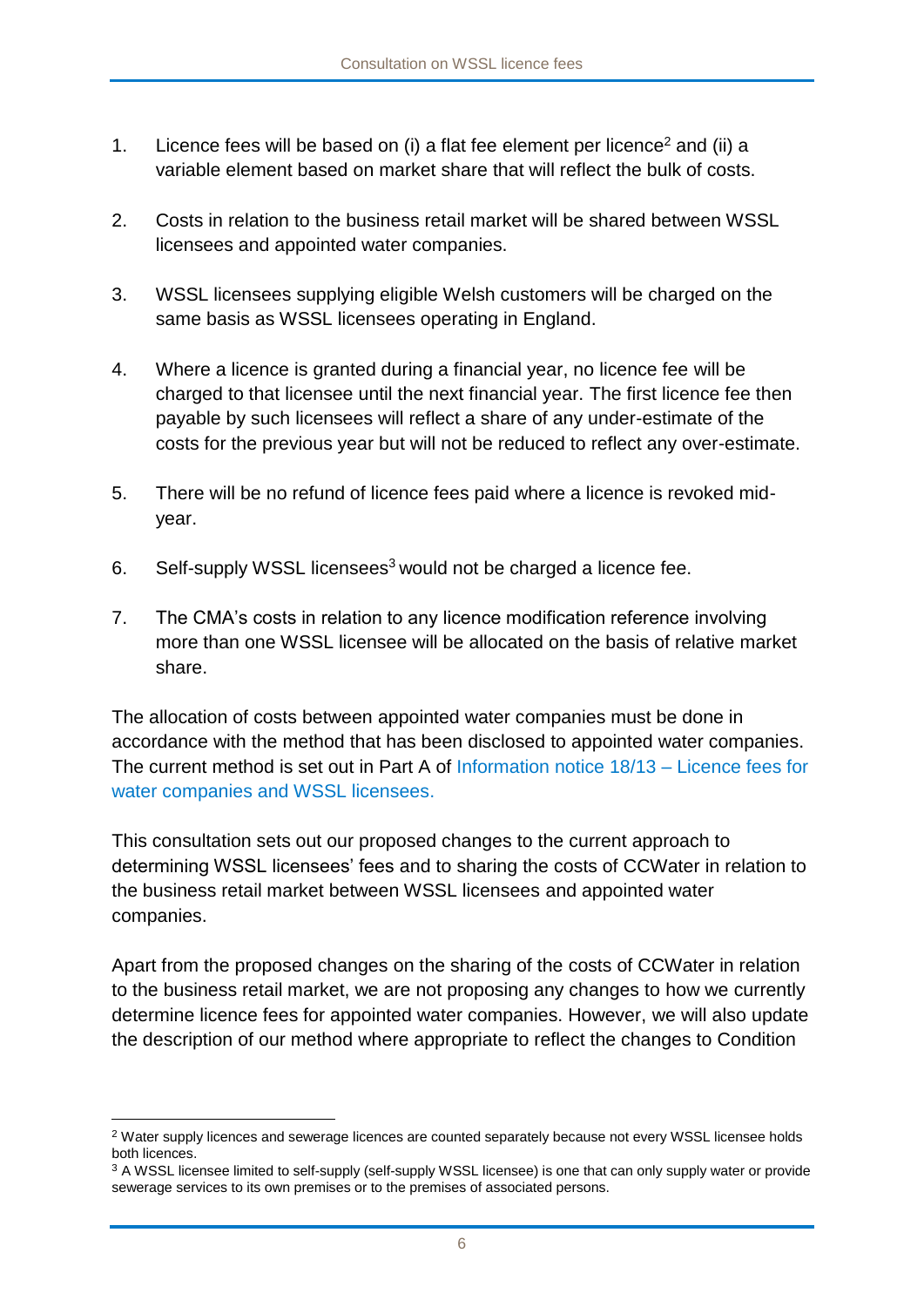N (Fees) [we proposed in September 2018](https://www.ofwat.gov.uk/consultation/consultation-section-13-water-industry-act-1991-proposed-modification-simplify-various-conditions-undertakers-licences/) as part of our licence simplification work and to improve clarity.

For 2019-20, we expect to issue invoices for licence fees to WSSL licensees and appointed water companies in April 2019, after we have finalised any changes to our general principles following consideration of the responses to this consultation.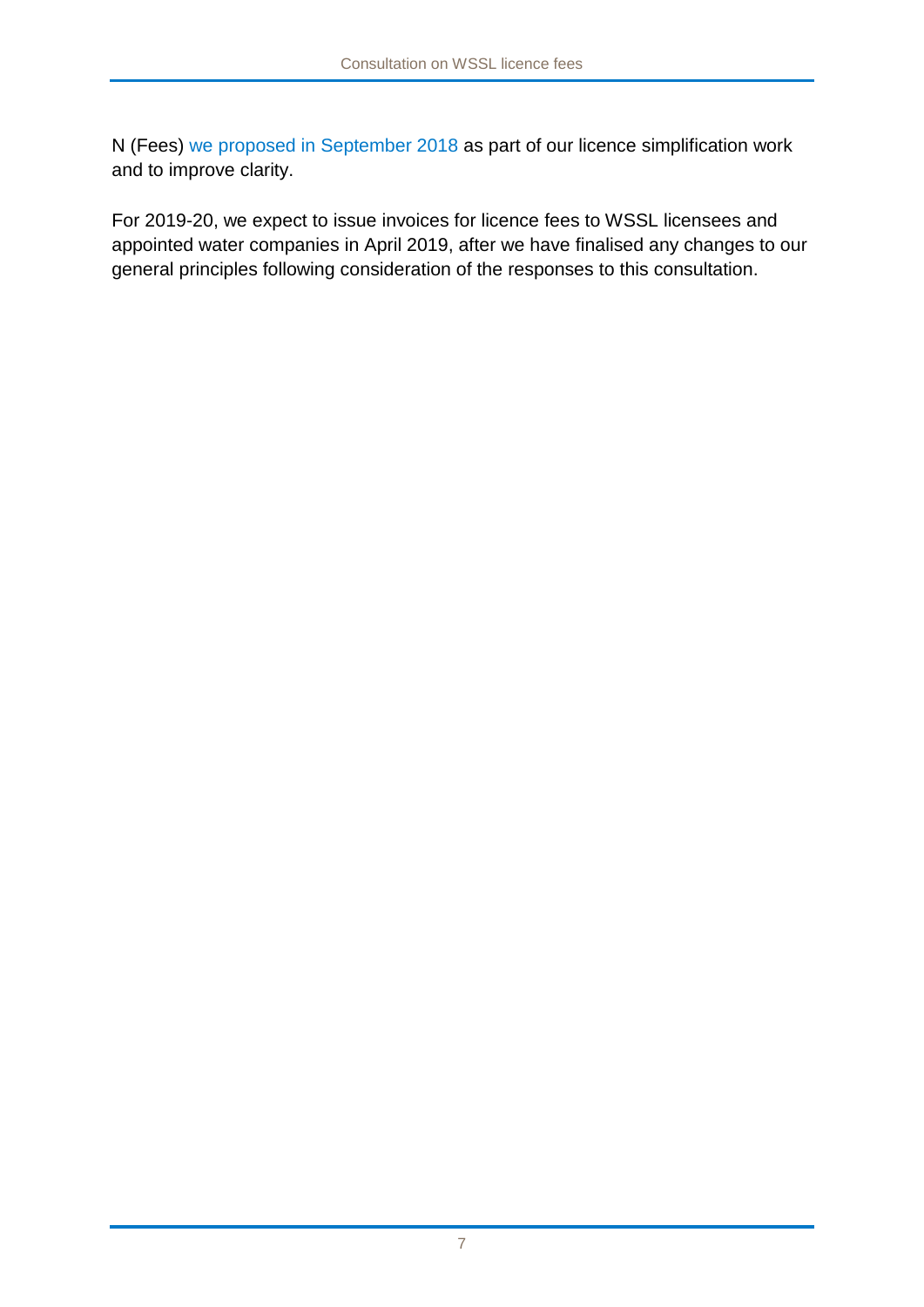## 2. Proposed change 1 - Issuing fees to licensees limited to self-supply

In this section, we set out our proposals to start setting licence fees to WSSL licensees limited to self-supply. Our current approach for WSSL licensees limited to self-supply is that they are not charged a licence fee.

In our [June 2018 summary of response and decision document](https://www.ofwat.gov.uk/publication/wssl-licence-fee-consultation-summary-of-responses-and-conclusions/) we stated that we were minded to introduce licence fees for this customer group and wanted to consider further the form such fees should take and consult further before making changes. The vast majority of responses were supportive of having licence fees for WSSL licensees limited to self-supply.

We have taken all of the responses to the March 2018 consultation we received into account and used them to help inform our proposals.

We now propose the introduction of such fees to contribute towards Ofwat's regulatory costs in relation to the water supply and sewerage licensing regime from the next financial year (2019-20).

Given that a WSSL licensee limited to self-supply is one that can only supply water or provide sewerage services to its own premises or to the premises of associated persons, CCWater does not currently incur costs. As such, CCWater does not consider it appropriate to charge WSSL licensees limited to self-supply a fee; however, it will continue to keep this under review. We agree with that position.

Our regulatory work impacts all types of industry participants and WSSL licensees limited to self-supply are having a more significant market presence than our initial expectations.

In relation to Ofwat's costs, we consider that WSSL licensees limited to self-supply have benefitted, and will benefit, from Ofwat's regulatory work in relation to the business retail market. Examples of this include our work on the market codes that govern the retail market and our work with appointed water companies (as wholesalers) and their provision of services to WSSL licensees.

It is important to note that there is a higher than originally expected interest by organisations in the self-supply business model. To date<sup>4</sup>, there are eight WSSL [licensees limited to self-supply](https://www.ofwat.gov.uk/regulated-companies/ofwat-industry-overview/licences/) operating in the market and we are assessing a

<sup>4</sup> As at 26 November 2018.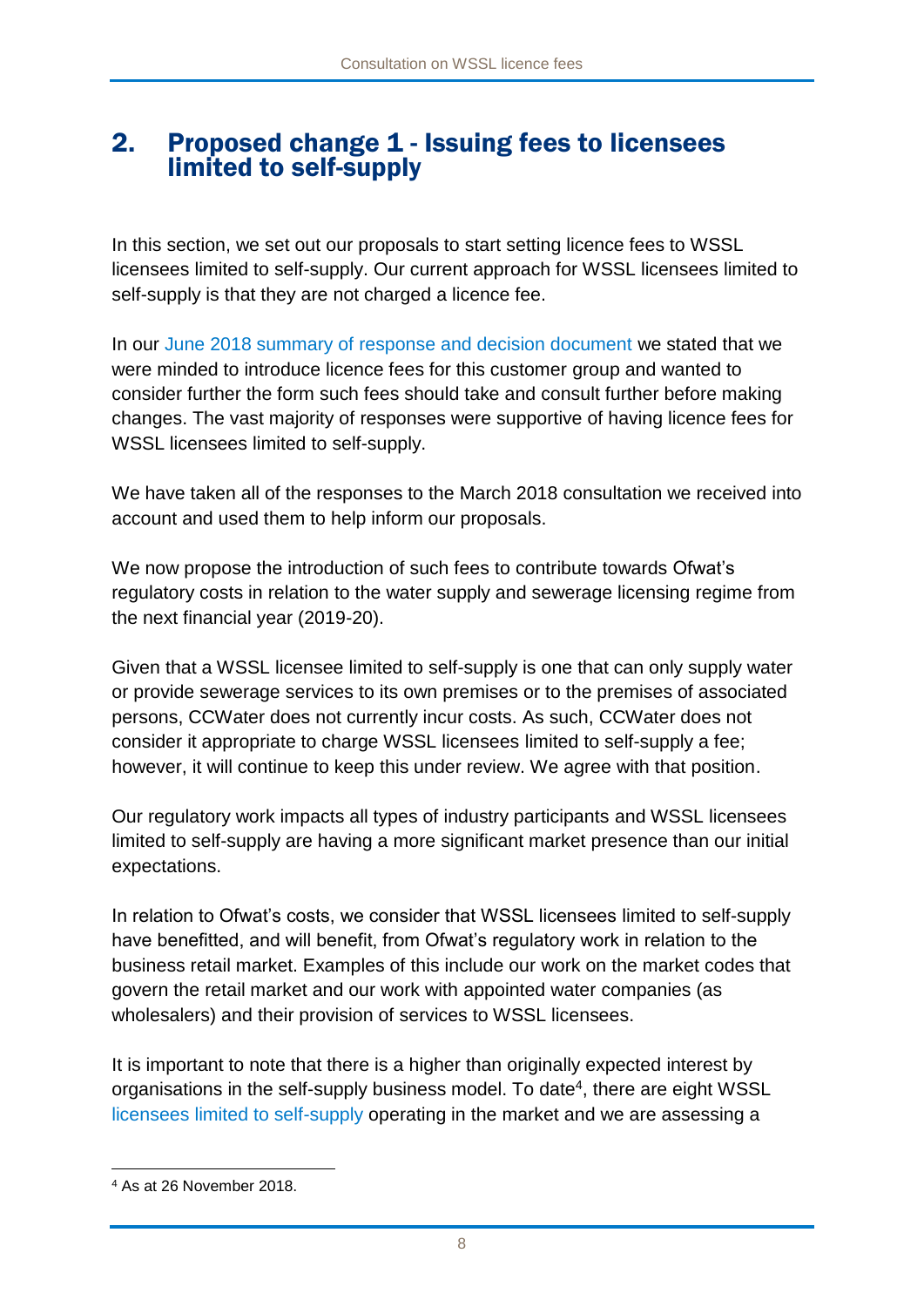further application to become a WSSL licensee limited to self-supply. We expect further applications for self-supply throughout this financial year and the next.

Ofwat's work to monitor and help ensure the market is working well for this group of licence holders has increased and we expect it to continue to do so going forward. This is why we consider it appropriate to start setting licence fees to WSSL licensees limited to self-supply.

We consider that introducing a fee for WSSL licensees limited to self-supply is appropriate and in line with our objectives for the charging regime in that it:

- ensures there is no cross-subsidisation of WSSL licensees limited to self-supply by other non-household customers (in the fees paid for by WSSL licensees);
- recovers costs from WSSL licensees limited to self-supply whilst also providing certainty and transparency on the costs; and
- minimises complexity, cost and uncertainty by proposing the same approach that we use to calculate annual fees for WSSL licensees.

We propose that we use the same methodology that is currently used to calculate annual licence fees of other WSSL licensees after excluding CCWater's relevant costs. We consider this to be a transparent and proportionate approach that is in line with our objectives for setting fees. This approach would strike the right balance between having a simple and transparent regime that is proportionate to introduce and maintain, and a regime that is appropriate for all types of WSSL licensees (including those limited to self-supply).

In Table 1, we have used last years' costs for Ofwat to create examples of licence fee estimates. Ofwat's total WSSL costs for the current financial year (2018-19) were estimated to be £1,150,000, half of which are recovered from WSSL licensees and the other half from appointed water companies. The table below illustrates the fixed element of the annual licence fee and the variable element per one percent market share of wholesale revenues. The market share data we have used for the calculations is for April 2018-September 2018.

We have also estimated the total fee for a WSSL licensee, where:

- the total fee is based on the status quo (Estimate 1); and
- the total fee includes introducing fees for WSSL licensees limited to self-supply (Estimate 2).

We have taken the following steps and assumptions for the estimates of the total fee for a WSSL licensee: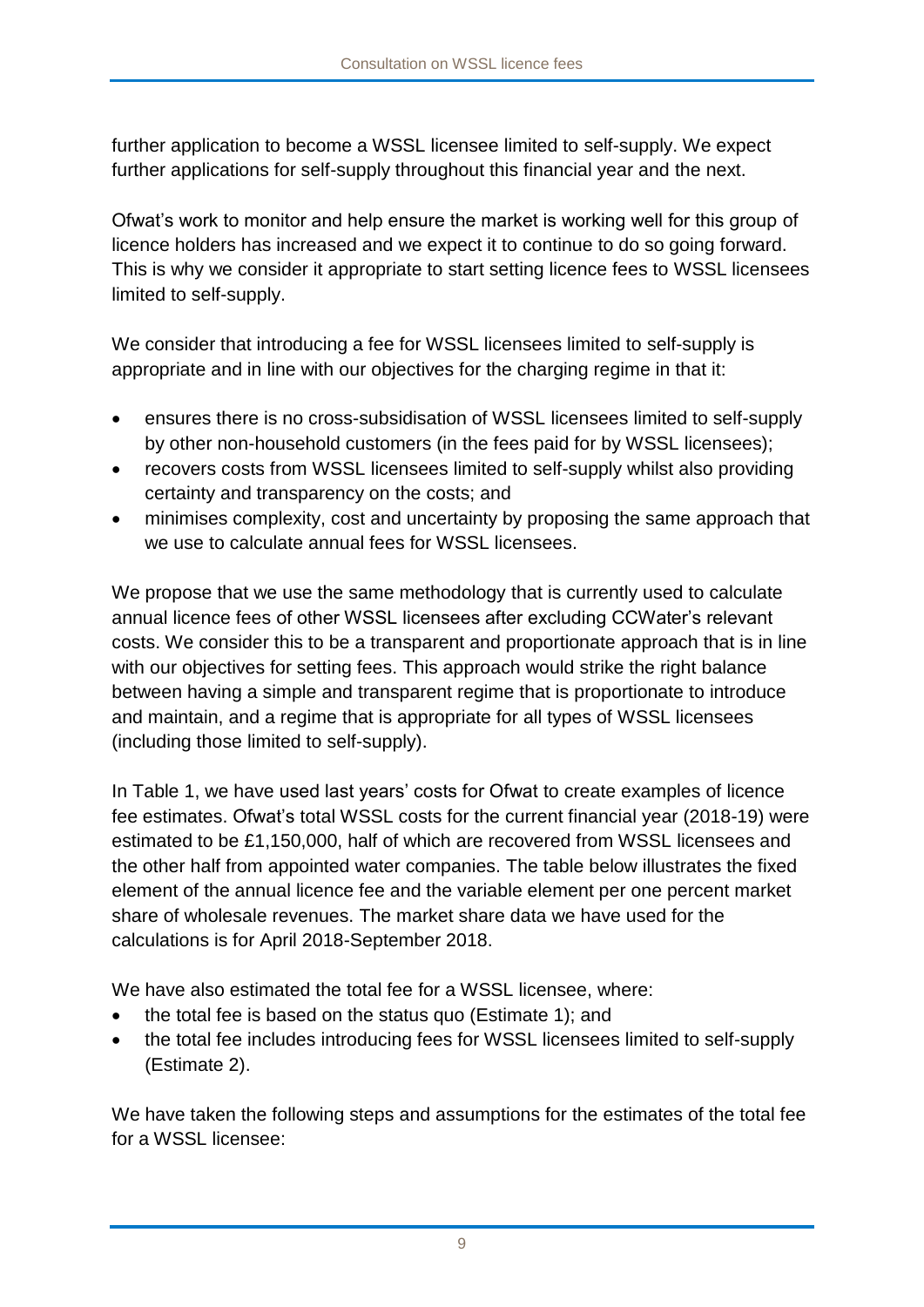- Starting point: assume the WSSL licensee has 1% market share under the status quo (Estimate 1 - WSSL licensees limited to self-supply remaining exempt from licence fees). The market share calculation excludes WSSLs limited to selfsupply as they are not charged a licence fee;
- Change in fixed fees: the WSSL licensees will face a lower fixed fee element under estimate 2 compared to the status quo, as there will be more licence holders in total to which the costs will be allocated under that approach;
- Change in variable fees: the variable fee element for the WSSL licensees will also decrease under estimate 2 compared to the status quo. This is due to the fact that WSSLs limited to self-supply are included in the market share calculations under that option. In effect, as for the fixed element, the costs recovered by the variable fee element will be allocated to a greater number of licence holders. So, for the WSSL licensee that has 1% market share under option 1, the market share would fall to 0.99% under option 2.
- Number of licences: assume the WSSL licensees hold 2 licences each.

|                                                                                      | <b>Estimate 1:</b> | <b>Estimate 2:</b>      |
|--------------------------------------------------------------------------------------|--------------------|-------------------------|
|                                                                                      | <b>Status quo</b>  | <b>Introducing fees</b> |
|                                                                                      |                    | for self-suppliers      |
| Number of licences                                                                   | 60                 | 76                      |
| Estimated costs (Ofwat)                                                              | £575,000           | £575,000                |
| Total fixed element (set at 10%)                                                     | £57,500            | £57,500                 |
| Fixed element per WSSL                                                               | £958               | £757                    |
| Variable element (set at 90%)                                                        | £517,500           | £517,500                |
| Variable cost per 1% wholesale charges paid                                          | £5,175             | £5,175                  |
|                                                                                      |                    |                         |
| Market share for a WSSL licensee that has a 1%<br>market share under the status quo. |                    | 0.99%                   |
| Total cost of a WSSL licensee holding two licences                                   | £7,092             | £6,638                  |

#### Table 1: Illustrative WSSL fee estimates (excluding CCWater costs)

*Please note annual licence fees for WSSL licensees other than WSSL licensees limited to self-supply will be higher than the numbers given in the table above because they will include a contribution towards the costs of CCWater as well as Ofwat.*

Under our proposal to introduce licence fees for self-suppliers (Estimate 2), we estimate that the largest self-supply organisations in terms of wholesale revenues would face Ofwat fees of about £3,500 in total (including both fixed and variable elements for water and sewerage licences). We note that those fees would decrease over time on a unit basis, as more WSSL licensees and WSSL licensees limited to self-supply enter the market.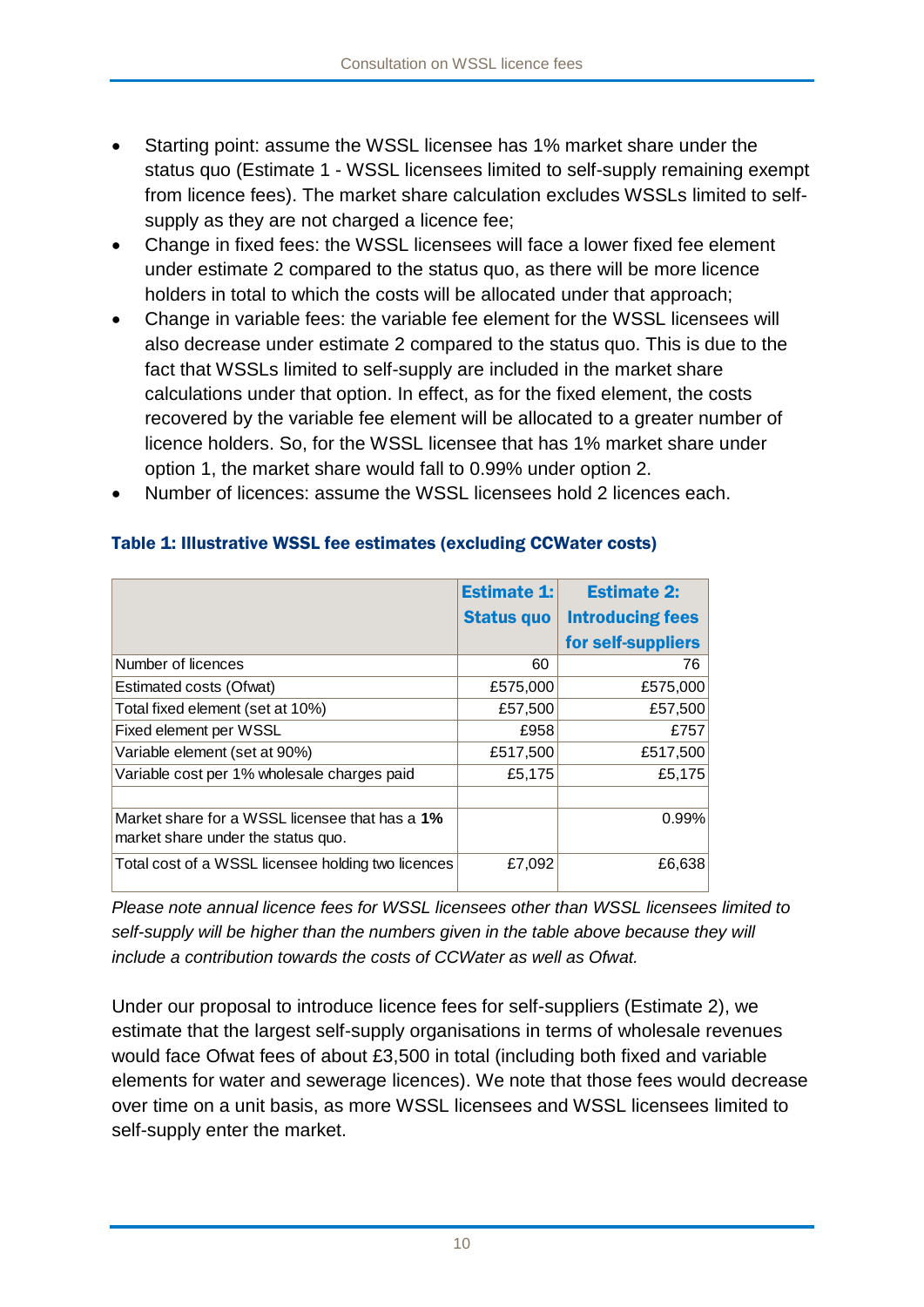In Table 1 under Estimate two, we have set out estimated costs if there are sixteen more licences to which fees will be allocated. This would translate into a reduction in both fixed and variable fees for retailers compared to the status quo. The fixed fee element would decrease by about £400 for a retailer that holds a licences for both water and sewerage. The variable fee component for those organisations would decrease by about £50 per one percent of market share of wholesale revenues (combined water and sewerage fee).

We have estimated that the total licence fee for a retailer that has one percent market share and both water and sewerage licences would be about £450 lower if we introduce fees for WSSL licensees limited to self-supply.

We note that the effect on fees for retailers is likely to become more pronounced over time, if we decide to introduce annual fees for WSSL licensees limited to selfsupply. We expect the market share WSSL licensees limited to self-supply to double over the course of next financial year – increasing from approximately 1% to 2%. Given the continuing interest in the self-supply business model, it is likely that over time those types of licensees may represent an increasing proportion of the business retail market.

We propose that costs incurred by the CMA will be based on the same principle and condition detailed in the [Standard Licence Conditions](https://www.gov.uk/government/publications/water-supply-and-sewerage-licencing-regime-standard-licence-conditions/consolidated-version-of-water-supply-and-sewerage-licence-standard-conditions) for WSSL licensees and WSSL licensees limited to self-supply.

We propose that any under-estimate or over-estimate of Ofwat's costs for years prior to 2019-20 will not be included in the licence fees for WSSL licensees limited to selfsupply.

#### Question 1:

Do you agree with our proposal to introduce licence fees for WSSL licensees limited to self-supply from 2019-20 and subsequent financial years to recover a contribution towards the costs of Ofwat (but not CCWater) on the same basis as for other WSSL licensees?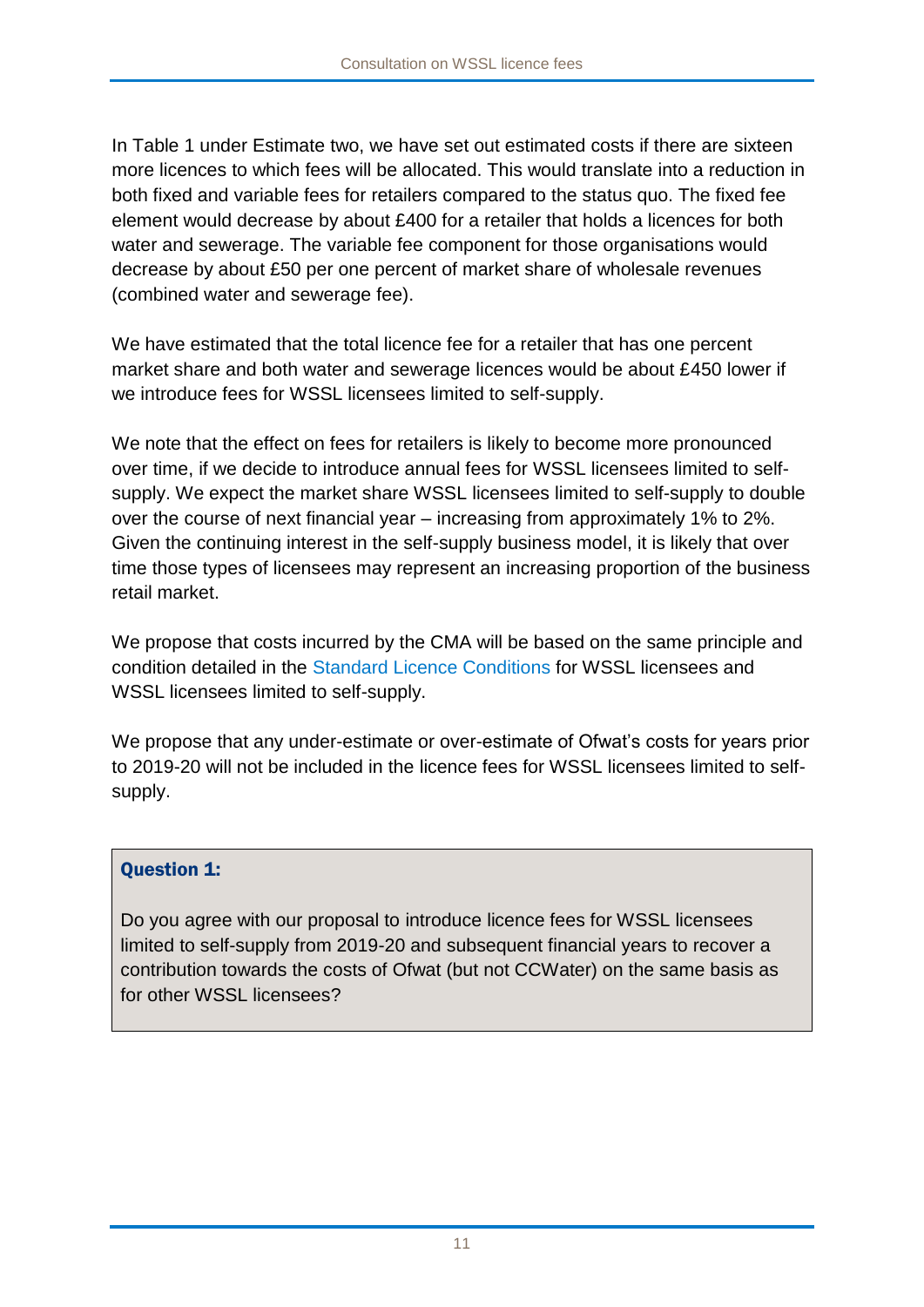### 3. Proposed change 2 – CCWater's fee split between WSSL licensees and appointed water companies

CCWater's costs in relation to the retail market are shared between WSSL licensees and appointed water companies. In the first two years following market opening, 10% of its relevant costs were allocated to the WSSL regime. This was based on the percentage of non-household (NHH) customer complaints it received as a proportion of all complaints over the previous three-year period from April 2014 to March 2017 and an assumed increase in complaints due to the new market. This approach is set out in the March 2017 ['Water Supply and Sewerage Licensing Regime: consultation](https://www.ofwat.gov.uk/wp-content/uploads/2017/03/17-03-09-WSSL-Licence-fee-consultation-Summary-of-responses-and-conclusions.pdf)  on setting licence fees – [summary of consultation responses and next steps'](https://www.ofwat.gov.uk/wp-content/uploads/2017/03/17-03-09-WSSL-Licence-fee-consultation-Summary-of-responses-and-conclusions.pdf).

Using customer complaints over a three-year period to allocate CCWater's costs is considered to be appropriate to smooth changes, whilst still apportioning costs fairly between WSSL licensees and appointed water companies.

CCWater will continue to allocate relevant costs based on the percentage of NHH customer complaints as a proportion of all complaints it receives over the previous three-year period. For 2019-20 charges, this period spans from April 2015 to March 2018, resulting in 12% of its relevant costs.

In both 2017-18 and 2018-19, 64% of CCWater's relevant costs for the water supply and sewerage licensing regime were allocated to WSSL licensees and 36% to appointed water companies. This was based on its analysis of the nature of the complaints data over the three-year period from April 2014 to March 2017 and estimates of policy and research costs. Whilst costs relating to handling complaints and enquiries, and monitoring the retail market, will rise and fall depending on the number of complaints received, policy costs relating the work of the CCWater policy team are relatively fixed. Research costs relate to the actual CCWater spend on research about the water supply and sewerage licensing regime in the relevant year. These costs will vary depending on the nature and number of engagement activities carried out.

To date<sup>5</sup>, NHH complaints in 2018-19 are proportionately higher than in previous years. In addition to the increase in NHH complaints as a proportion of all complaints, those regarding retail issues, rather than wholesale issues, have increased in 2018-19. In order to fairly reflect this shift, CCWater has proposed that the percentage split of costs between WSSL licensees and appointed water companies should be adjusted year-on-year from 2019-20 onwards. It is proposed that the split to WSSL licensees will be made using the proportion of complaints that

<sup>5</sup> As at 12 December 2018.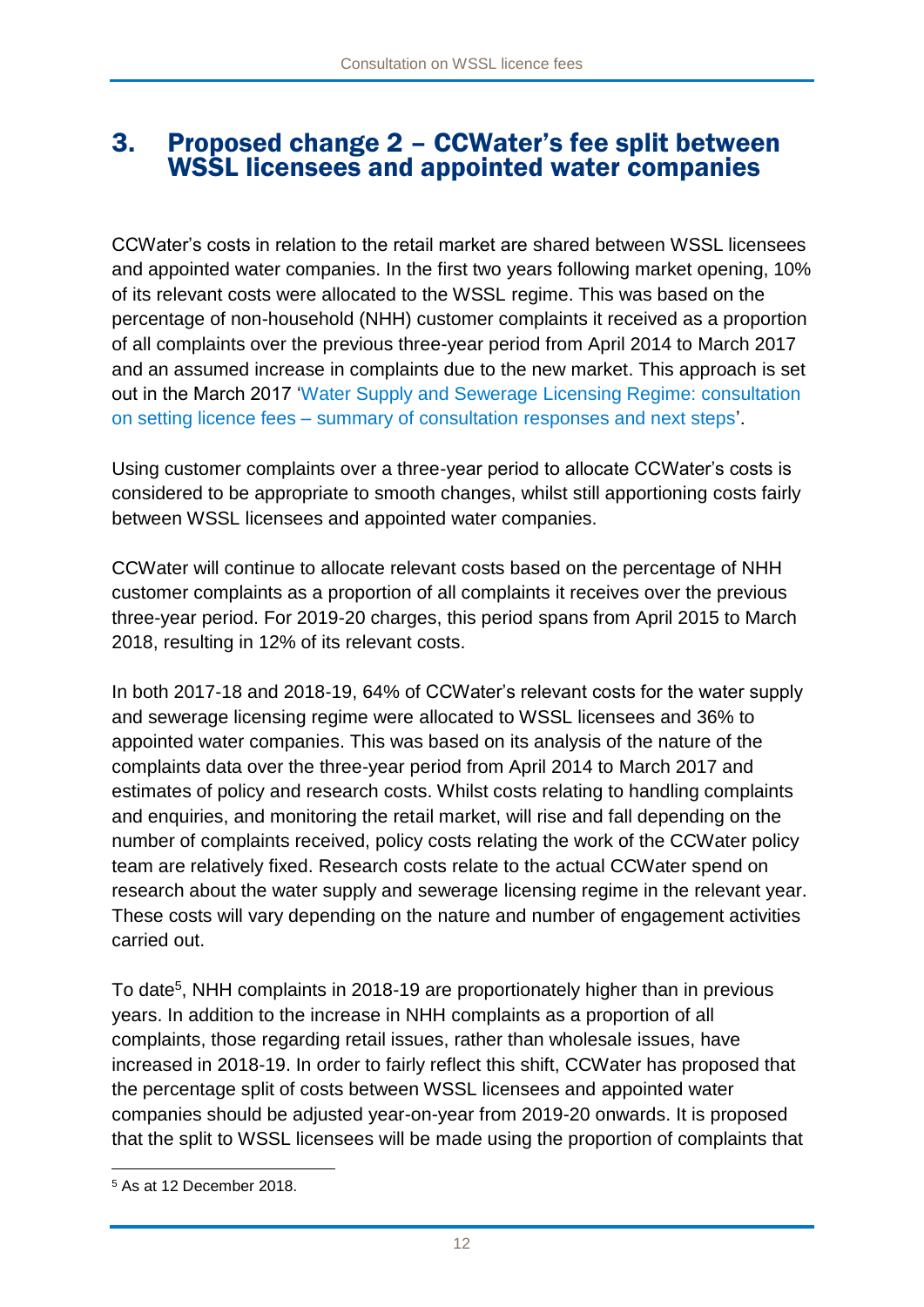are about retail issues over the previous full three years complaints data plus the estimates of policy and research costs. This will mean that, going forward, costs will not be fixed at a split of 64% to WSSL licensees and 36% to appointed water companies. Instead, it is proposed that costs should be allocated on the following basis:

| Handling complaints and enquiries | WSSL licensees: percentage of<br>complaints about retail issues in the<br>relevant three-year period                   |  |  |
|-----------------------------------|------------------------------------------------------------------------------------------------------------------------|--|--|
| Monitoring the WSSL regime        | Appointed water companies:<br>percentage of complaints about<br>wholesale issues in the relevant three-<br>year period |  |  |
| Policy support                    | Allocated to WSSL licensees and<br>appointed water companies based on<br>policy support for the retail market          |  |  |
| Research                          | All relevant costs associated with<br>research into the retail market allocated<br>to WSSL licensees                   |  |  |

In line with the proposed approach to setting licence fees, whereby the split will be annually adjusted to fairly reflect the number of complaints that are about retail issues and the number of complaints that are about wholesale issues, in 2019-20 approximately 66% of these costs will be allocated to WSSL licensees and approximately 34% to appointed water companies.

Each year the percentage split of CCWater's fees will be clearly communicated to WSSL licensees and appointed water companies before invoices are despatched. For example, CCWater writes to WSSL licensees and appointed water companies about their licence fees each year. The letters will make clear the percentage split and the relevant amount of CCWater's costs, in terms of fixed and variable fee elements, for each WSSL licensee.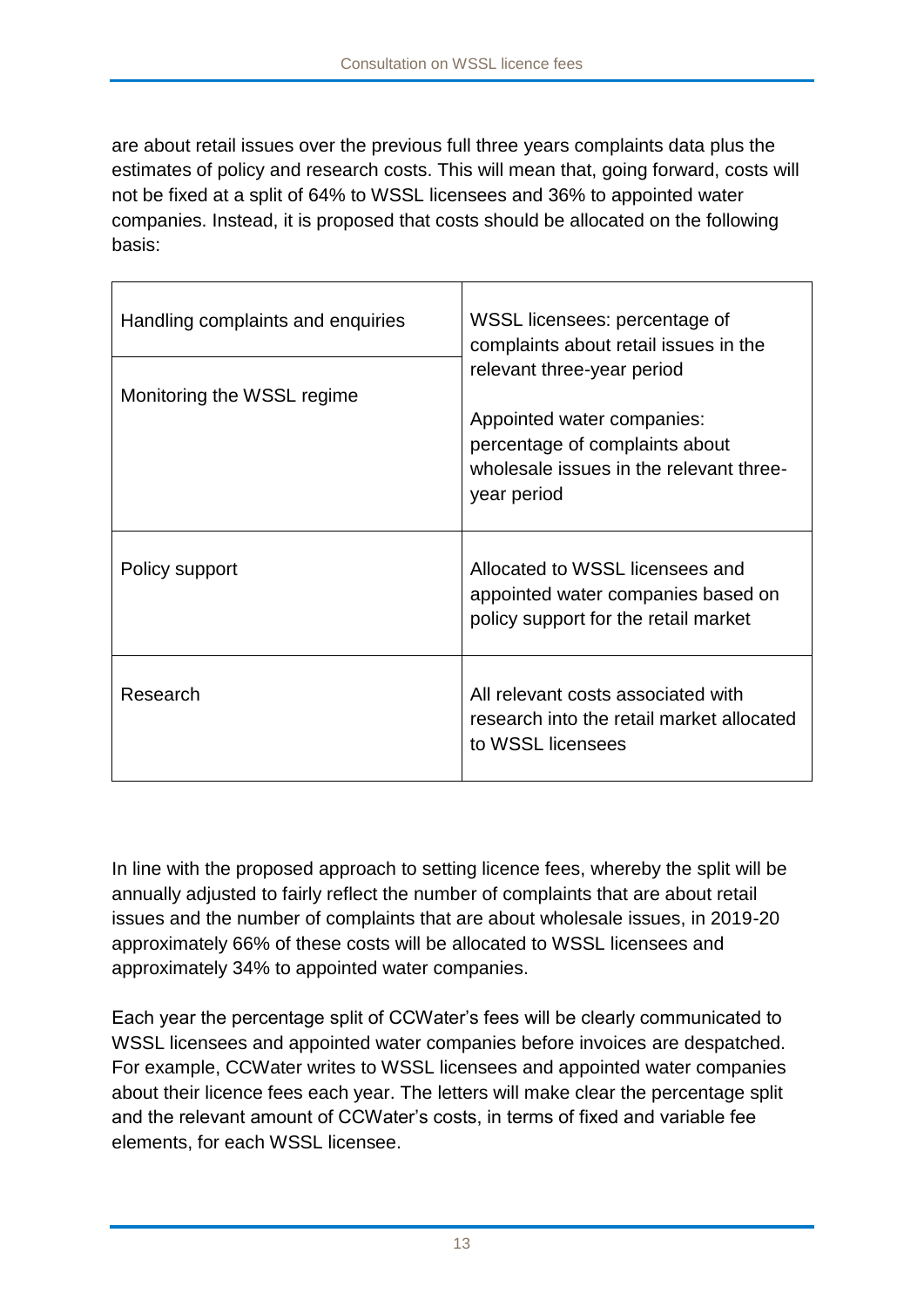#### Question 2

Do you agree with our proposal that the approach to allocating CCWater's costs between WSSL licensees and appointed water companies' should be changed to enable the percentage split of costs for 2019-20 and subsequent financial years to be adjusted year-on-year to reflect the nature of, and number of, complaints CCWater has received?

### 3.1 Ofwat's allocation of costs

Ofwat's costs in relation to the business retail market are shared between WSSL licensees and appointed water companies. We have developed a set of planning assumptions to enable us to estimate the likely costs of our people working on the regulation of the new market for business customers, and any external expenditure associated with our regulation of the market, for example specialist legal advice.

Given the nature of our regulatory work, we have been recovering 50% of our costs related to the business retail market through WSSL licensees and 50% through appointed water companies. Having reviewed the costs for the first 18 months in the market, we consider Ofwat's split of costs to remain reflective of the work.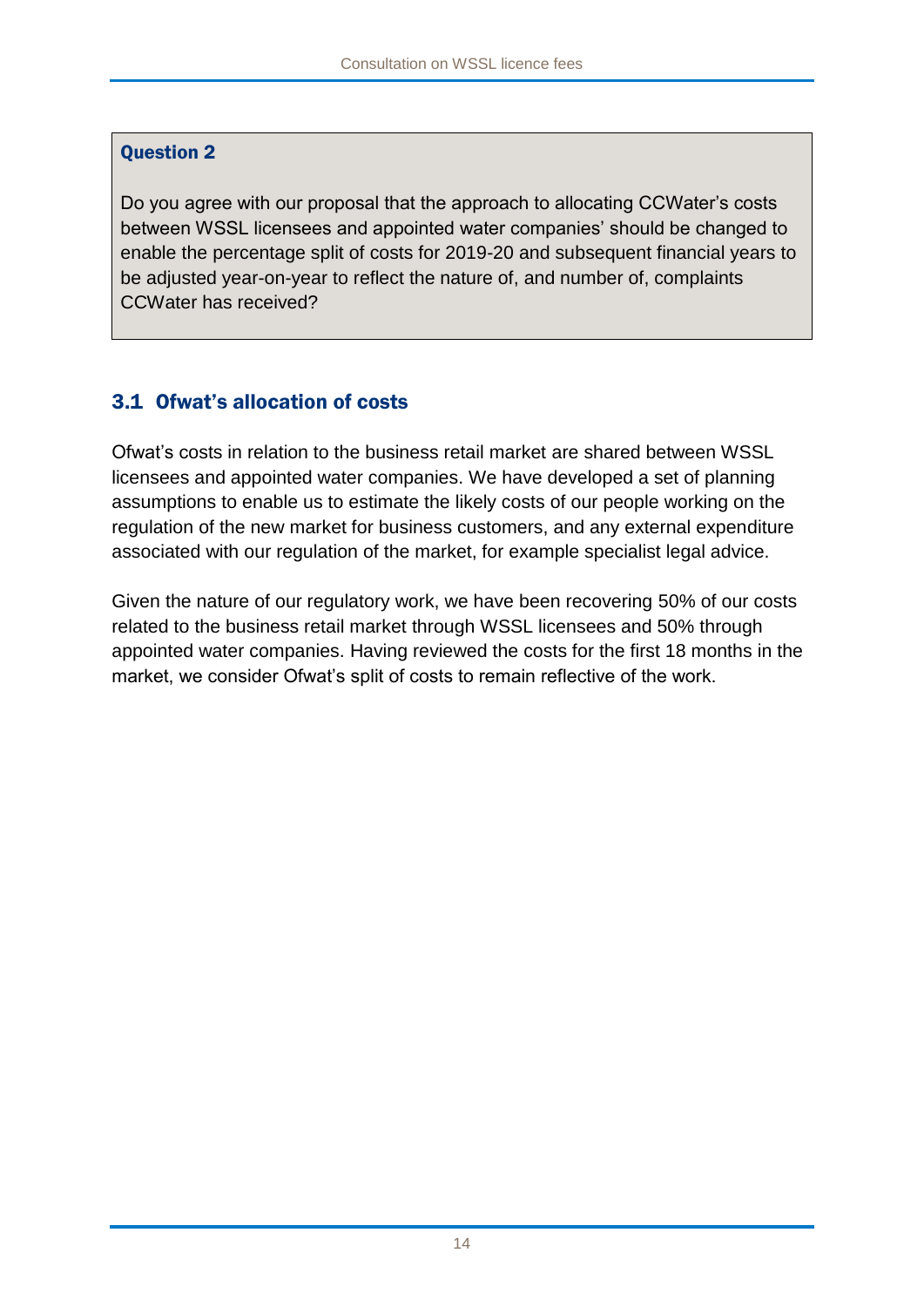### 4. Appointed water companies that have not exited the non-household retail market

In response to our [March 2018 consultation,](https://www.ofwat.gov.uk/wp-content/uploads/2018/03/Water-Supply-and-Sewerage-Licensing-Regime-–-consultation-on-proposed-changes-to-how-licence-fees-are-set.pdf) one respondent suggested that appointed water companies that have not exited the non-household retail market should pay a contribution towards the costs of Ofwat and CCWater that are allocated to WSSL licensees as they were still serving their non-household customers. The respondent noted that, originally, almost all appointed water companies had indicated their intention to exit either at market opening or shortly afterwards, meaning that over 98% of the market would be served by WSSL licensees. However, in March 2018 three of the largest English appointed water companies<sup>6</sup> still served non-household customers.

Our current approach is that appointed water companies whose areas are wholly or mainly in England contribute towards the costs of Ofwat and CCWater in relation to the business retail market. For example, 50% of Ofwat's relevant costs are be allocated to those appointed water companies (the rest being allocated to WSSL licensees).

Our [June 2018 consultation response document](https://www.ofwat.gov.uk/wp-content/uploads/2018/06/Water-Supply-and-Sewerage-Licensing-Regime-–-proposed-changes-to-how-licence-fees-are-set-summary-of-consultation-responses-and-conclusions.pdf) was clear that we did not propose to make any changes to how we set licence fees for appointed water companies for 2018-19. We said that Ofwat and CCWater would keep our position under review and consider this issue before we set licence fees for 2019-20.

Having reviewed our position, we do not propose changing our current approach at this time. We consider changing how licence fees are set would introduce additional complexity in relation to the calculation of licence fees and is not a proportionate change. The reason for this is that the number of English appointed water companies that have not exited the non-household retail market is declining. Of the three largest appointed water companies that operated in the non-household retail market, only one now remains as Severn Trent Water Limited and South East Water Limited exited in 2018-19<sup>7</sup> .

<sup>6</sup> Severn Trent Water Ltd, South East Water Ltd and Yorkshire Water Services Ltd

<sup>&</sup>lt;sup>7</sup> See Defra's list of relevant undertakers with permission to exit the non-household retail market. South East Water Limited exited the non-household retail market on 1 May 2018 and Seven Trent Water Limited did so on 1 July 2018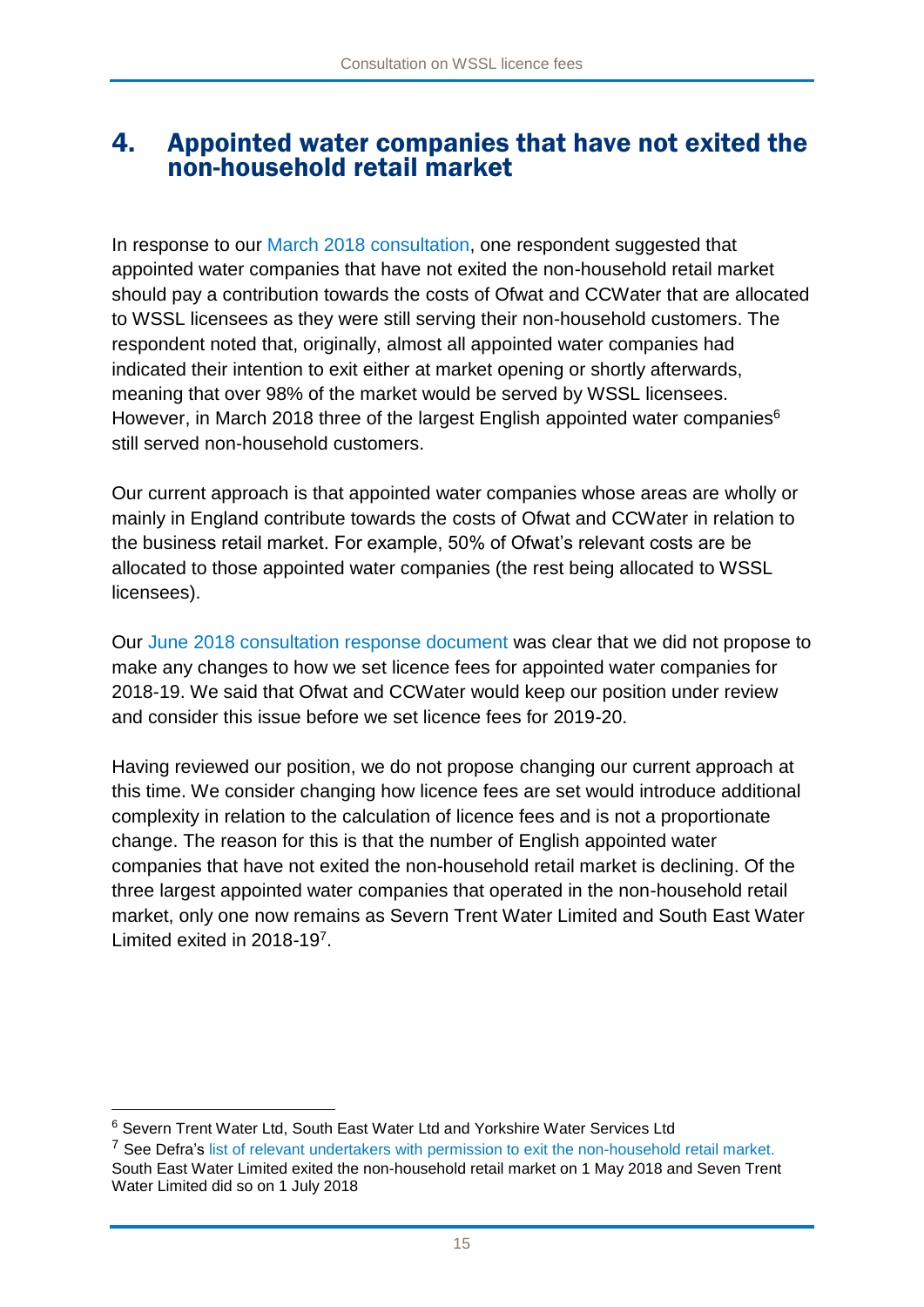## 5. Estimating costs in relation to the water supply and sewerage licensing regime for 2019-20

This section sets out the currently estimated costs of Ofwat and CCWater in relation to the water supply and sewerage licensing regime for the 2019-20 financial year. Ofwat's and CCWater's costs are based on the respective draft forward work programmes. These estimates may change before we set licence fees.

In our summary of responses document (expected to be published in February 2019) we intend to set out illustrative examples of indicative fees, based on Ofwat's and CCWater costs, for appointed water companies and WSSL licensees with different percentages of market share.

## 5.1 Ofwat costs

We have a set of planning assumptions to enable us to estimate the likely costs of our people working on the regulation of the market for business customers, and any external expenditure associated with our regulation of the market, for example specialist consultancy advice.

Our current estimate is that Ofwat's total costs of regulating the market will be in the region of £1m in 2019-20. In line with our current approach to setting licence fees, 50% of these costs would be allocated to the WSSL licensees and 50% to appointed water companies, giving a total estimated cost to the WSSL licensees for 2019-20 of £0.5m.

These are indicative cost estimates which may change as we refine our planning for 2019-20.

## 5.2 CCWater costs

CCWater's costs in relation to the water supply and sewerage licensing regime comprise:

- work associated with handling complaints and enquiries from business customers about the retail market and WSSL licensees;
- monitoring the water supply and sewerage licensing regime, including receiving, analysing and publishing complaints data;
- policy support; and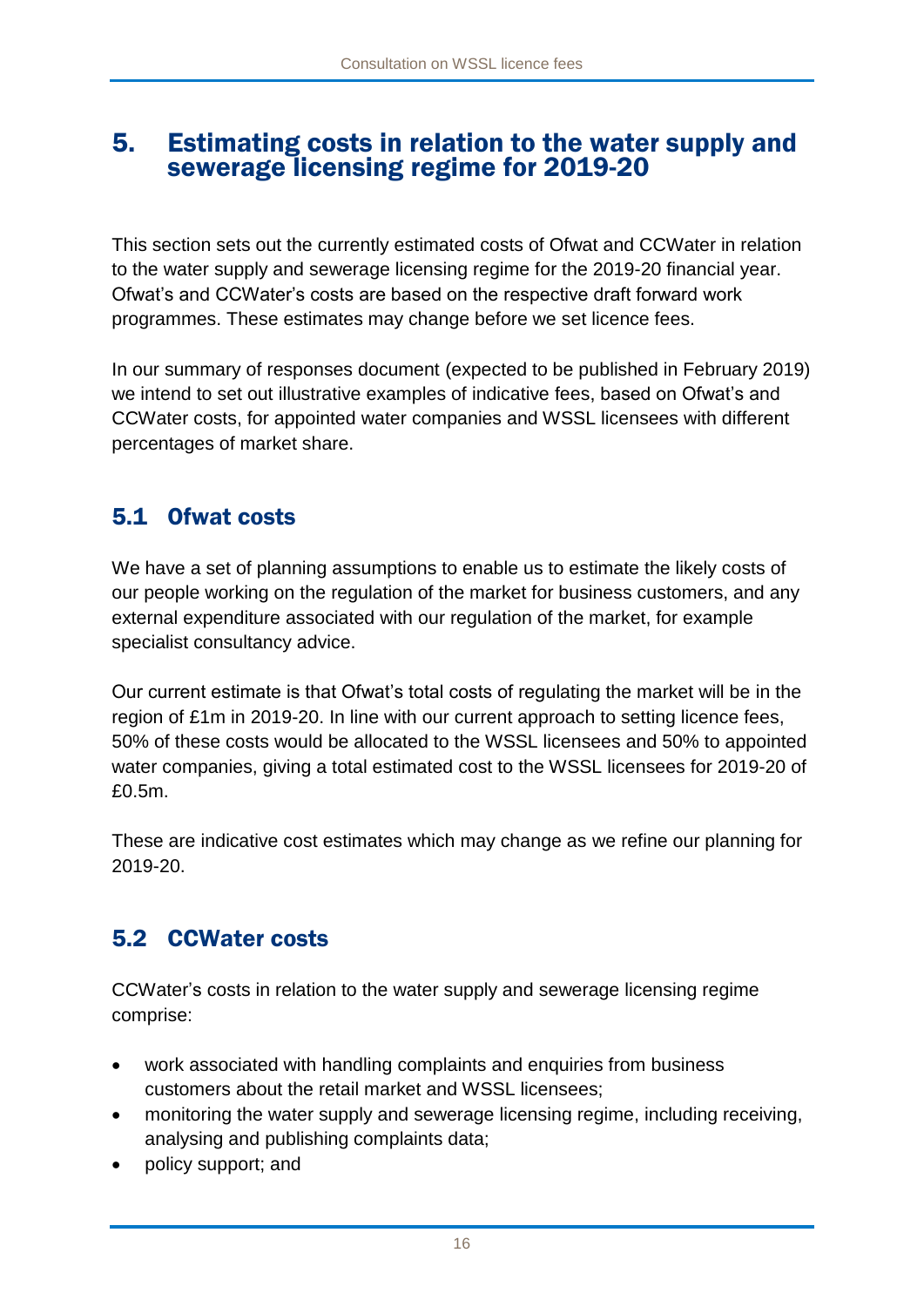researching the views of business customers, and tracking their levels of awareness on the retail market.

A breakdown of the costs for each activity is shown in Table 2 below. Whilst costs relating to handling complaints and enquiries, and monitoring the retail market, will rise and fall depending on the number of complaints received by CCWater, policy costs relating the work of the CCWater policy team are relatively fixed. Research costs relate to the actual CCWater spend on research about the water supply and sewerage licensing regime in the relevant year. These costs will vary depending on the nature and number of engagement activities carried out.

CCWater estimates the total cost for the water supply and sewerage licensing regime will be around £0.58m in 2019-20.

In line with its proposed approach to setting licence fees, whereby the split will be annually adjusted to fairly reflect the number of complaints that are about retail issues and the number of complaints that are about wholesale issues, in 2019-20 approximately 66% of these costs will be allocated to the WSSL licensees and 34% to appointed water companies.

The total estimated cost to the WSSL licensees for 2019-20 will be around £0.38m.

| <b>Cost</b>                       | <b>Cost</b><br><b>Allocation</b> | <b>Retail %</b> | <b>WSSL Licence Fee</b> |
|-----------------------------------|----------------------------------|-----------------|-------------------------|
| Handling complaints and enquiries | £290,000                         | 63%             | £184,000                |
| Monitoring the WSSL regime        | £161,000                         | 63%             | £102,000                |
| Policy support                    | £80,000                          | 60%             | £48,000                 |
| Research                          | £45,000                          | 100%            | £45,000                 |
| Total                             | £576,000                         | 66%             | £379,000                |

### Table 2: CCWater estimated costs for 2019-20

CCWater's estimated costs for 2019-20 of £0.38m are higher than those of £0.36m in 2018-19 due to the increase in complaints received by CCWater, and to account for its proposed increased budget in 2019-20.

As the costs are estimated, the costs may change before Ofwat's and CCWater's licence fees are set.

If you have any queries about CCWater's estimated costs, please contact the watchdog directly. Please e-mail [marketreform@ccwater.org.uk.](mailto:marketreform@ccwater.org.uk)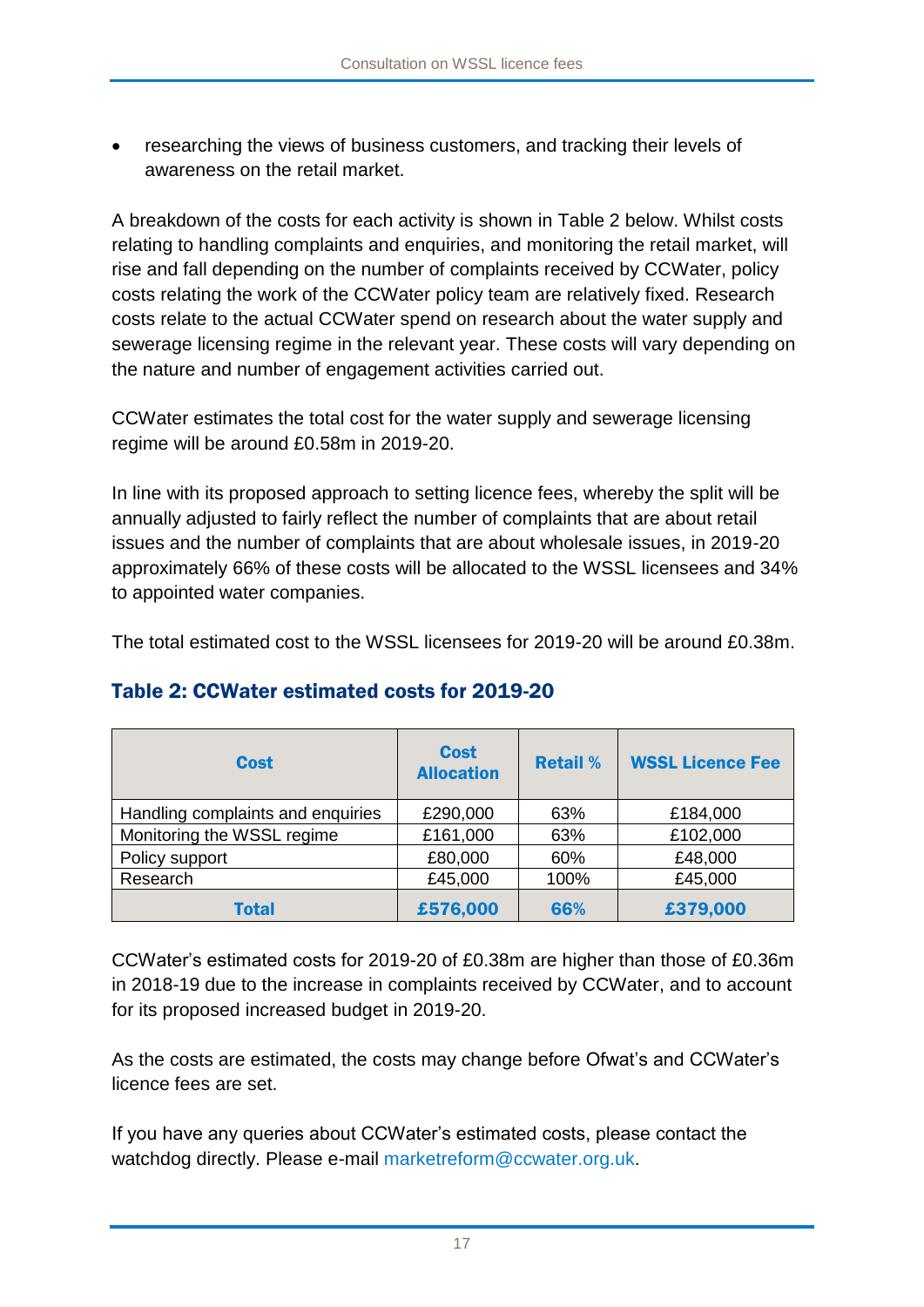## 6. Next steps

We are seeking feedback and comments on the proposals set out in this consultation, and invite comments no later than 21 January 2019.

We will reflect on comments received and expect to notify our stakeholders of the approach to setting licence fees in February 2019, along with an update on the estimate of the licence fee for WSSL licensees and WSSL licensees limited to selfsupply. We expect to issue invoices for 2019-20 licence fees to WSSL licensees by 30 April 2019.

If you would like to discuss any aspect of this consultation document, please use the contact details in Section 1 of this document.